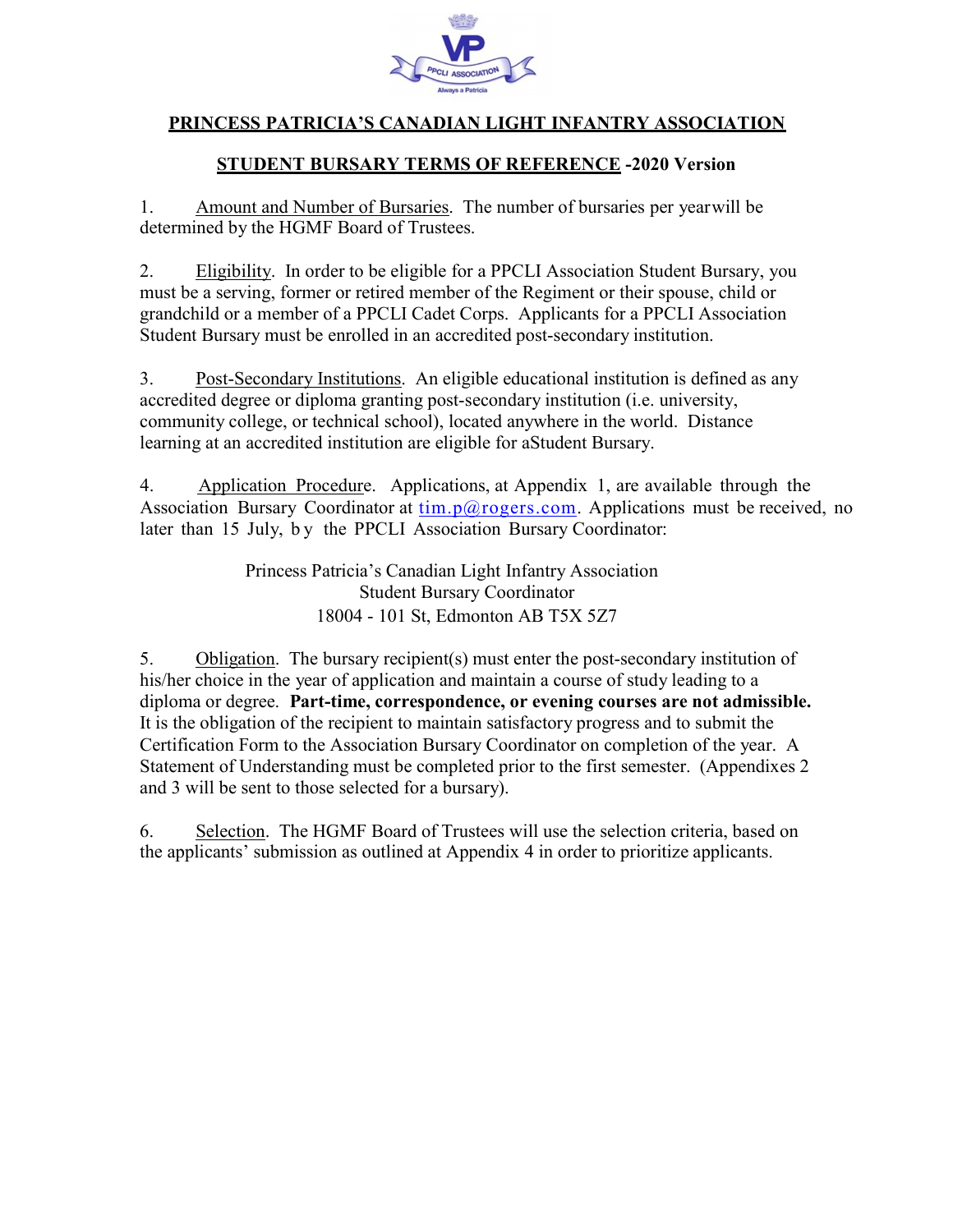## PRINCESS PATRICIA'S CANADIAN LIGHT INFANTRY ASSOCIATION

## STUDENT BURSARY APPLICATION FORM

The student bursary program was established to provide financial assistance for the purpose of advancing the post-secondary education of applicants. To be eligible, an applicant must be enrolled with an accredited post-secondary institution. The bursary awards are applicable to post-secondary students enrolled full-time in university, technical school, community college, or any other accredited degree or diploma granting institution anywhere in the world. Part-time, correspondence or night school programs are not eligible for subsidization under the PPCLI Association Student Bursary terms of reference.

Applications must be fully completed and received by the PPCLI Association Bursary Coordinator at:

> Princess Patricia's Canadian Light Infantry Association Student Bursary Coordinator 18004 - 101 St, Edmonton AB T5X 5Z7

not later than 15 July annually. Applicants must have completed Grade 12 or equivalent prior to being accepted to receive a bursary. In addition to this form, applications must include:

- an official transcript of last academic marks (Grade 12 or previous year postsecondary);
- letter(s) of reference from high school principal/counsellor giving a summary of academic and extra-curricular achievements (as applicable);
- letter(s) of reference from the unit Commanding Officer/PPCLI Association Branch President (if applicable);
- if a cadet, a letter of reference from the Cadet Corps CO giving the applicants accomplishments; and
- any other significant letter(s) of reference as required

Bursary recipients are required to acknowledge their commitment to successfully completing their year of studies (or face reimbursement of the monies) prior to the year, end. Previous bursary winners wanting continuation of the subsidy must reapply in full each year, in competition with new applicants.

Recipients will receive a bursary in the name of either Hamilton Gault or one of the prime financial contributors as decided by the Hamilton Gault Memorial Fund Selection Committee, whose decision is final.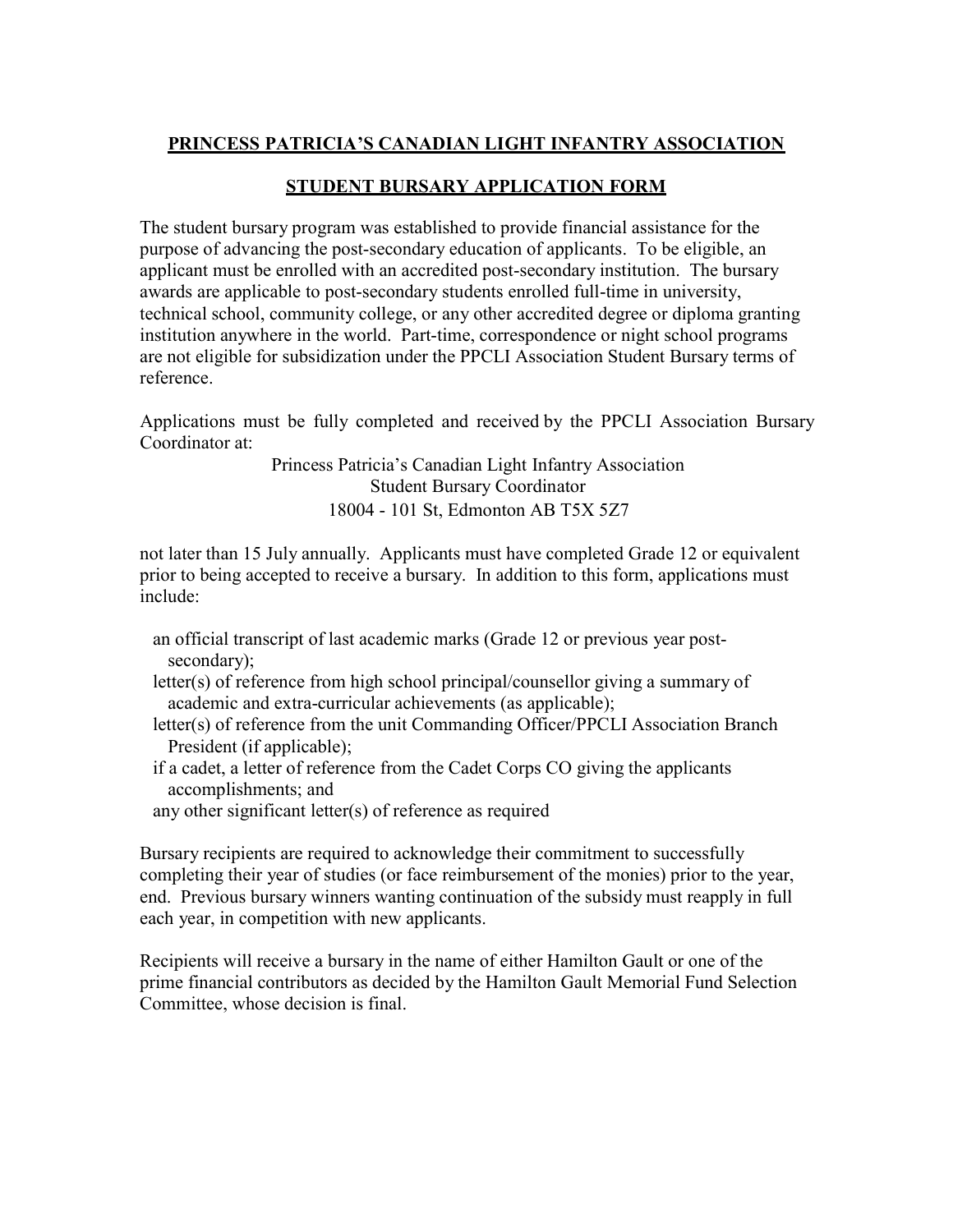## Appendix One

## PRINCESS PATRICIA'S CANADIAN LIGHT INFANTRY ASSOCIATION

## STUDENT BURSARY APPLICATION FORM

|                                                                                                        | Mailing Address: National Address: National Address: National Address: National Address: National Address: National Address: National Address: National Address: National Address: National Address: National Address: Nationa |  |  |  |  |
|--------------------------------------------------------------------------------------------------------|--------------------------------------------------------------------------------------------------------------------------------------------------------------------------------------------------------------------------------|--|--|--|--|
|                                                                                                        |                                                                                                                                                                                                                                |  |  |  |  |
|                                                                                                        | Marital Status: _____ Date of Birth: _____________ Year Grade 12/equivalent completed: ________                                                                                                                                |  |  |  |  |
|                                                                                                        |                                                                                                                                                                                                                                |  |  |  |  |
|                                                                                                        |                                                                                                                                                                                                                                |  |  |  |  |
| Registering in year of program: $1^{st}$ ( ) $2^{nd}$ ( ) $3^{rd}$ ( ) $4^{th}$ ( ) $5^{th}$ ( )       |                                                                                                                                                                                                                                |  |  |  |  |
|                                                                                                        |                                                                                                                                                                                                                                |  |  |  |  |
|                                                                                                        | Compassionate Circumstances (if applicable): Manual Assemblue Compassionate Circumstances (if applicable):                                                                                                                     |  |  |  |  |
|                                                                                                        | <u> 1989 - Johann Barn, amerikansk politiker (d. 1989)</u><br>Where will applicant live to attend post-secondary education? Home () Residence () Other ()                                                                      |  |  |  |  |
|                                                                                                        | Student's estimated income (this year): __________ Student's estimated expenses (this year): ______                                                                                                                            |  |  |  |  |
|                                                                                                        | Do you qualify for any other Grant or Scholarship? Yes () Amount: \$ No ()                                                                                                                                                     |  |  |  |  |
| Are there other members of your family attending post-secondary education? Yes () How<br>$many?$ No () |                                                                                                                                                                                                                                |  |  |  |  |
| My primary reasons for making an application for a PPCLI Student Bursary are as follows:               |                                                                                                                                                                                                                                |  |  |  |  |

Please provide a detailed cover letter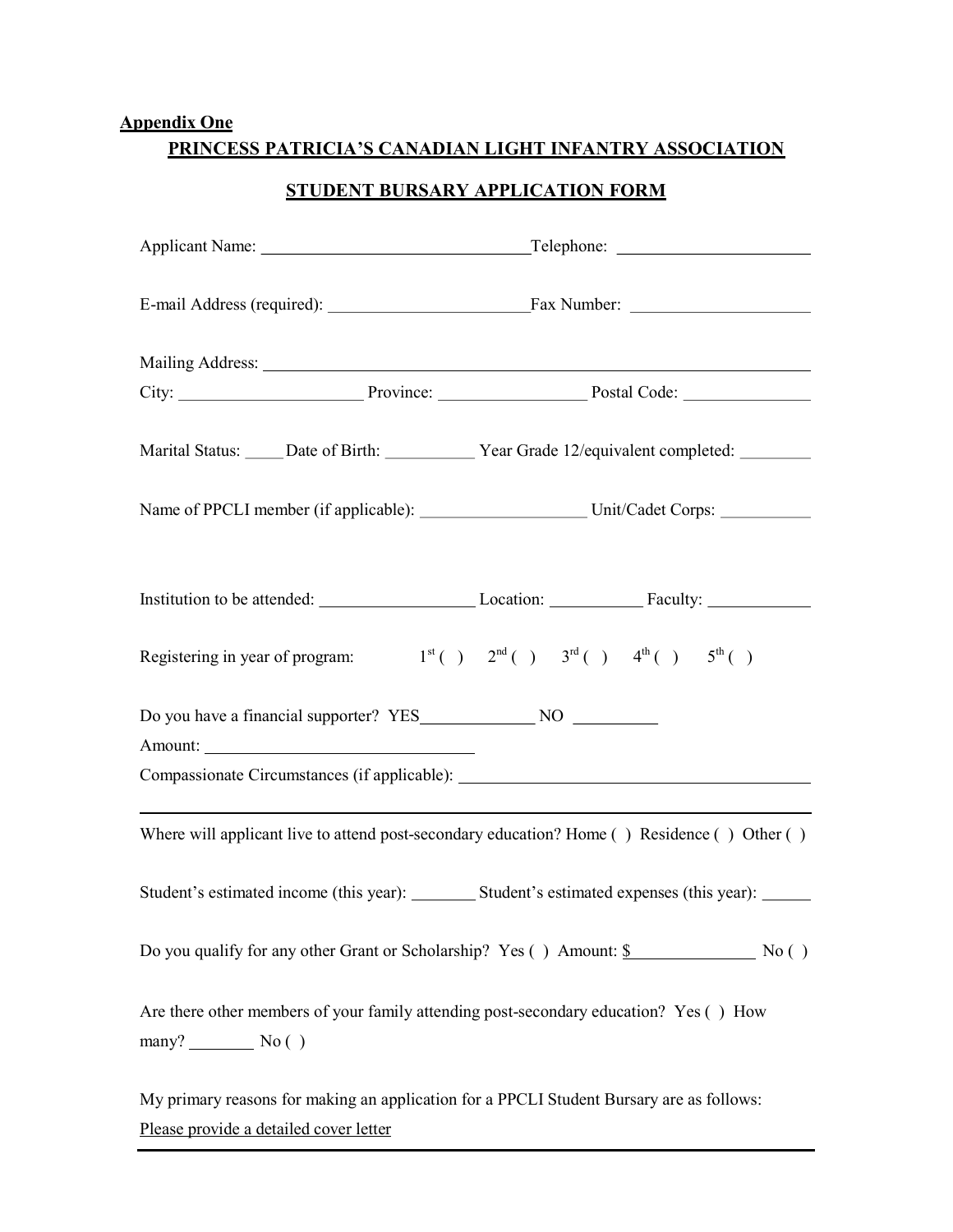I hereby certify that the information contained within this application is true and complete in all respects and consent to having clarification sought from any individual listed herein, or in any accompanying letters of reference.

| Date: |       | <b>Place:</b> |                          |          |  |
|-------|-------|---------------|--------------------------|----------|--|
|       | D/M/Y |               | City                     | Province |  |
|       |       |               |                          |          |  |
|       |       |               |                          |          |  |
|       |       |               | (Signature of Applicant) |          |  |
|       |       |               |                          |          |  |
|       |       |               |                          |          |  |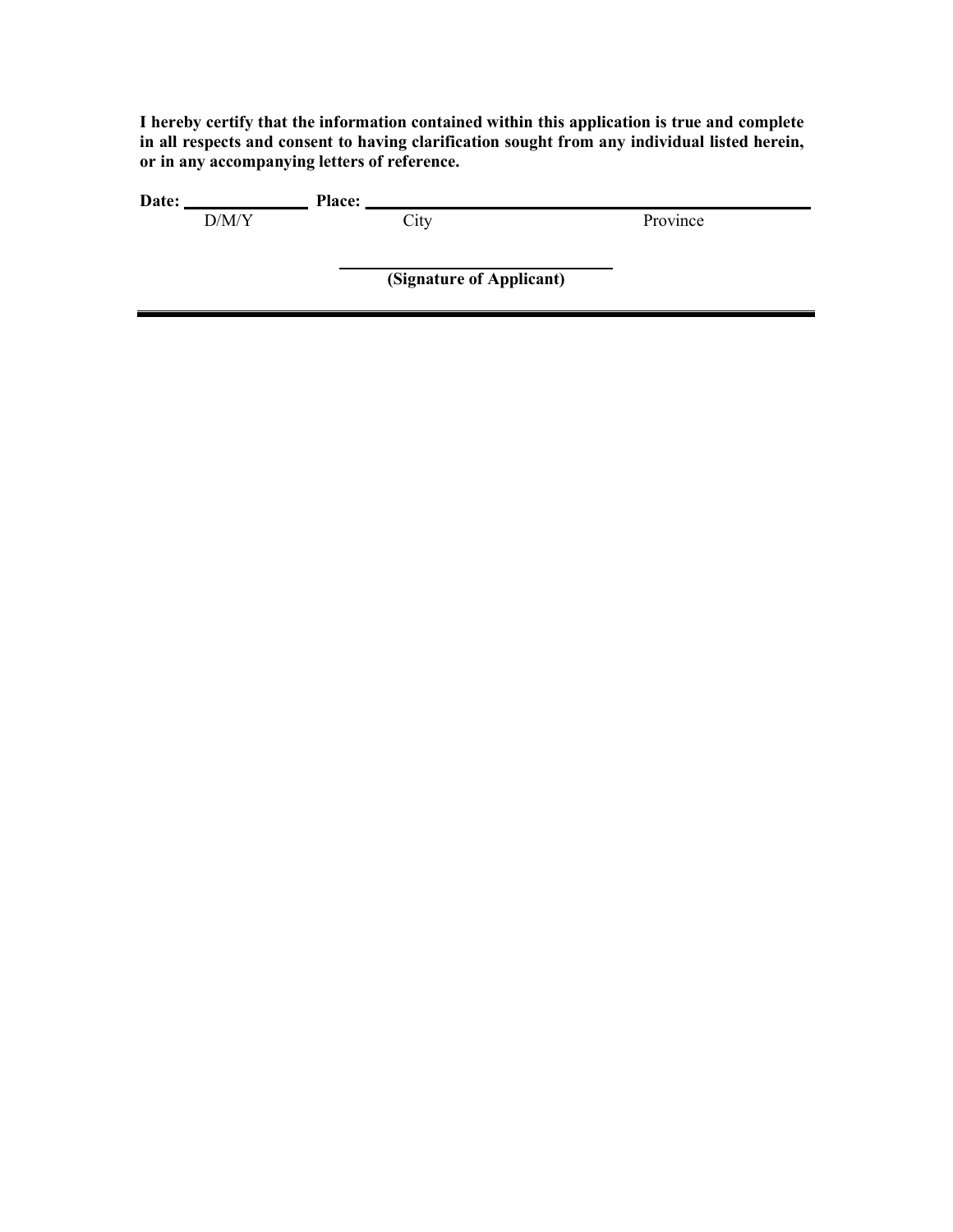#### Appendix Two

#### PRINCESS PATRICIA'S CANADIAN LIGHT INFANTRY ASSOCIATION

#### STUDENT BURSARY STATEMENT OF UNDERSTANDING

I, having applied and been accepted for a PPCLI Association Student Bursary, understand and agree to the following terms:

- a. that I will be subsidized to the extent possible, in the opinion of the Selection Committee of the Hamilton Gault Memorial Fund, for the completion of the current year's academic/technical program;
- b. that subsidization is for one academic year only. In order to continue to receive bursaries, I must reapply in full prior to 15 July next year; and
- c. that in the event I, without good cause (as determined by the Trustees of the Hamilton Gault Memorial Fund), terminate my current study program, or fail to complete the academic year successfully, I shall reimburse the Hamilton Gault Memorial Fund any or all monies granted to me by the said fund in such amount as the Trustees may deem appropriate.

(Signature)

(Date) (Place)

#### RETURN PRIOR TO THE BEGINNING OF THE ACADEMIC YEAR TO:

Princess Patricia's Canadian Light Infantry Association Student Bursary Coordinator 18004 - 101 St, Edmonton AB T5X 5Z7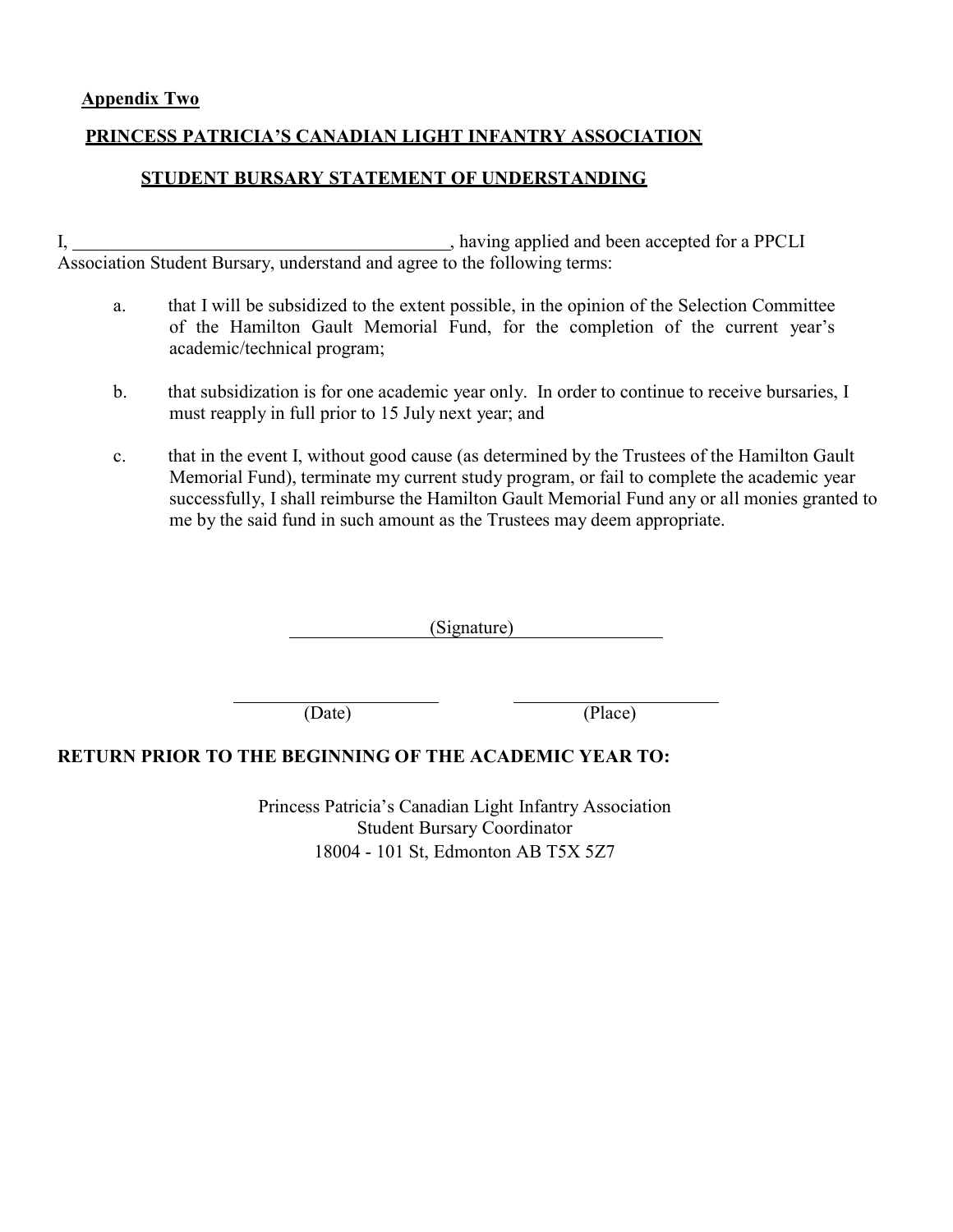# Appendix Three

# PRINCESS PATRICIA'S CANADIAN LIGHT INFANTRY ASSOCIATION

# STUDENT BURSARY CERTIFICATION

|       |                                                                                                                                                                                                                                    | (Name)               |
|-------|------------------------------------------------------------------------------------------------------------------------------------------------------------------------------------------------------------------------------------|----------------------|
|       | has/has not successfully completed the course load during academic year _________                                                                                                                                                  |                      |
|       |                                                                                                                                                                                                                                    | (Course/Program)     |
|       | at <u>example</u> and the contract of the contract of the contract of the contract of the contract of the contract of the contract of the contract of the contract of the contract of the contract of the contract of the contract | (School/Institution) |
|       | completion)                                                                                                                                                                                                                        |                      |
|       | (School/Institution Dean/Registrar) (Date)                                                                                                                                                                                         |                      |
| NOTE: | Upon completion of the school year/academic/technical program, this certificate is to be<br>completed and returned to:                                                                                                             |                      |
|       | Princess Patricia's Canadian Light Infantry Association<br><b>Student Bursary Coordinator</b><br>18004 - 101 St, Edmonton AB T5X 5Z7                                                                                               |                      |